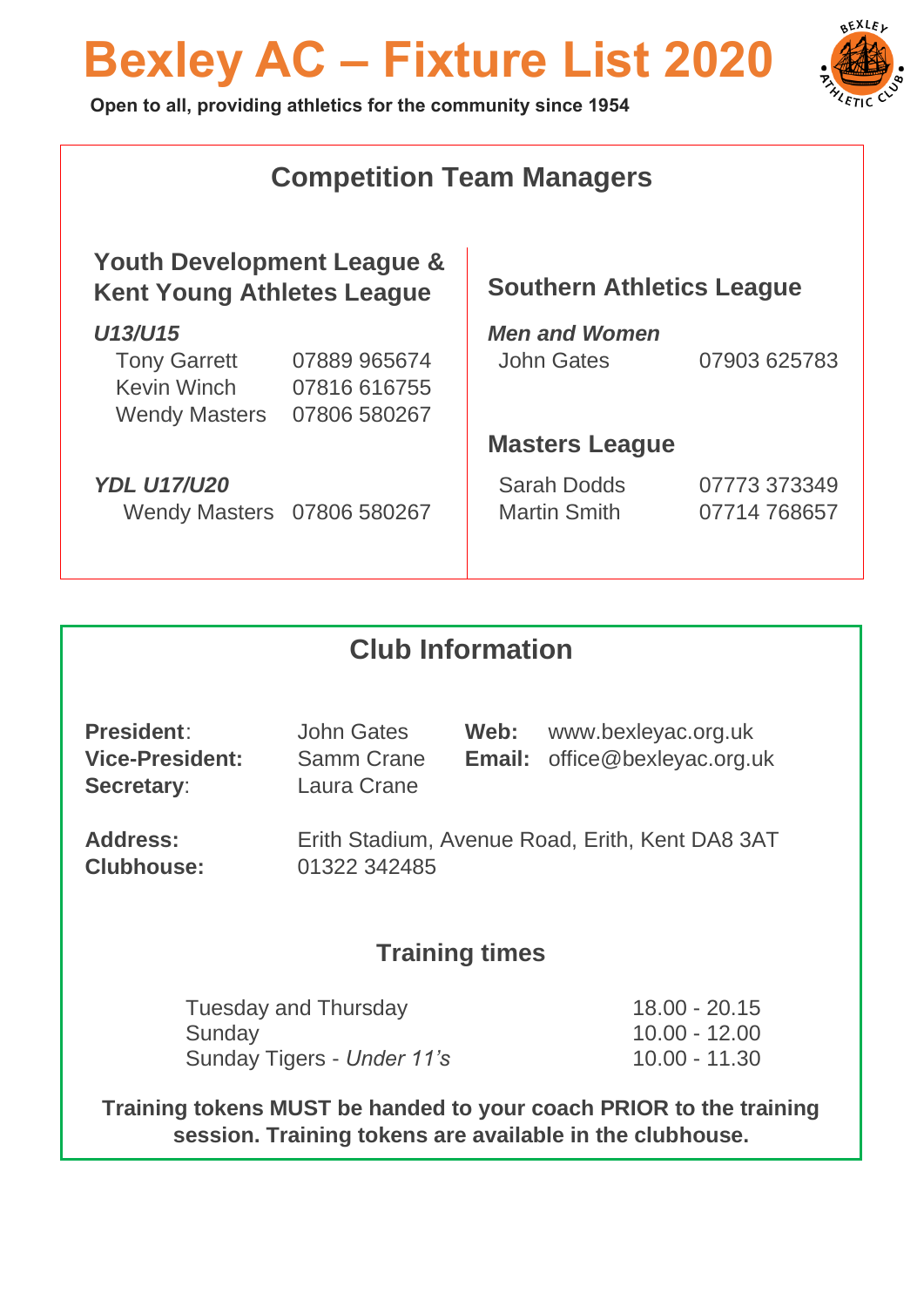### **TRACK AND FIELD FIXTURES 2020**



| <b>DAY</b> | <b>DATE</b>  | <b>VENUE</b>           | <b>MATCH</b>                                         | <b>AGE</b> |
|------------|--------------|------------------------|------------------------------------------------------|------------|
| Sat        | 14 March     | Liverpool, Sefton Park | <b>English Schools Cross Country Championships</b>   |            |
| Sat-Sun    | 14-15 March  | Lee Valley             | Kent Indoor Championships                            | $U13+$     |
| Sun        | 22 March     | <b>ERITH STADIUM</b>   | <b>Mini Marathon Trials</b>                          | U13-U17    |
| Sat        | 19 April     | <b>Sutcliffe Park</b>  | Youth Development League - Upper                     | U17/20     |
| Sat        | 25 April     | Stevenage              | Southern Athletics League                            | $U17+$     |
| Sun        | 26 April     | London                 | Virgin London Marathon and mini Marathon             | $U13 +$    |
| Sun        | 3 May        | Ashford                | Kent Young Athletes League                           | U13/U15    |
| Mon        | 11 May       | <b>Sutcliffe Park</b>  | Kent Masters League                                  | $35+$      |
| Sat        | 16 May       | <b>Ashton Fields</b>   | Youth Development League - Lower                     | U13/15     |
| Sun        | 17 May       | Croydon                | Southern Athletics League                            | $U17+$     |
| Sat        | 23 May       | Dartford               | Kent Young Athletes League                           | U13/U15    |
| Sun        | 24 May       | <b>ERITH STADIUM</b>   | <b>Youth Development League - Upper</b>              | U17/U20    |
| Sat-Sun    | 30-31 May    | Ashford                | Kent County Track and Field Championships            | $U13+$     |
| Sat        | 6 June       | <b>ERITH STADIUM</b>   | Youth Development League - Lower                     | U13/15     |
| Sun        | 7 June       | <b>Finsbury Park</b>   | Southern Athletics League                            | $U17+$     |
| Sat        | 13 June      | Ashford                | Kent Schools Track and Field Championships           |            |
| Mon        | 15 June      | Medway Park            | Kent Masters League                                  | $35+$      |
| Sun        | 21 June      | Medway Park            | Youth Development League - Upper                     | U17/20     |
| Wed        | 24 June      | Dartford               | 3k and 10k Track Championships                       |            |
| Sat-Sun    | 27-28 June   | <b>TBC</b>             | Southern Track and Field Championships               | U20/Sen    |
| Sat-Sun    | 4-5 July     | <b>Olympic Park</b>    | Anniversary Games (kit carrying)                     | $U15+$     |
| Sun        | 5 July       | Norman Park            | Kent Young Athletes League                           | $U13+$     |
| Mon        | 6 July       | Ashford                | Kent Masters League                                  | $35+$      |
| Fri-Sat    | 10-11 July   | Manchester             | English School Track and Field Championships         |            |
| Sun        | 12 July      | <b>ERITH STADIUM</b>   | <b>Southern Athletics League</b>                     | $U17 +$    |
| Fri        | 17 July      | <b>ERITH STADIUM</b>   | <b>Kent Masters League</b>                           | $35+$      |
| Sat        | 18 July      | Medway Park            | Youth Development League -Lower                      | U13/15     |
| Sun        | 26 July      | Mile End               | Youth Development League - Upper                     | U17/20     |
| Fri        | 31 July      | Tonbridge              | Kent Masters League                                  | $35+$      |
| Sun        | 2 August     | Medway Park            | Kent Young Athletes League                           | U13/15     |
| Fri        | 7 August     | Dartford               | Kent Masters League                                  | $35+$      |
| Sat        | 8 August     | Mile End               | Youth Development League - Lower                     | U13/15     |
| Sat        | 15 August    | Perivale               | Southern Athletics League                            | $U17+$     |
| Sat-Sun    | 15-16 August | Kingsmeadow Track      | Southern Track and Field Championships               | U13/15/17  |
| Mon        | 31 August    | Tonbridge              | Kent U13 Pentathlon                                  | U13        |
| Sat-Sun    | 12-13 Sep    | <b>ERITH STADIUM</b>   | <b>Kent Combined Event Championships</b>             | $U13 +$    |
| Sat-Sun    | 19-20 Sep    | <b>Bedford</b>         | <b>English Schools Combined Events Championships</b> |            |
| Sun        | 20 Sep       | Medway Park            | Kent Relay Championships and Master Jumps            | $U13 +$    |



#### **Scan the QR code for latest online/printable version**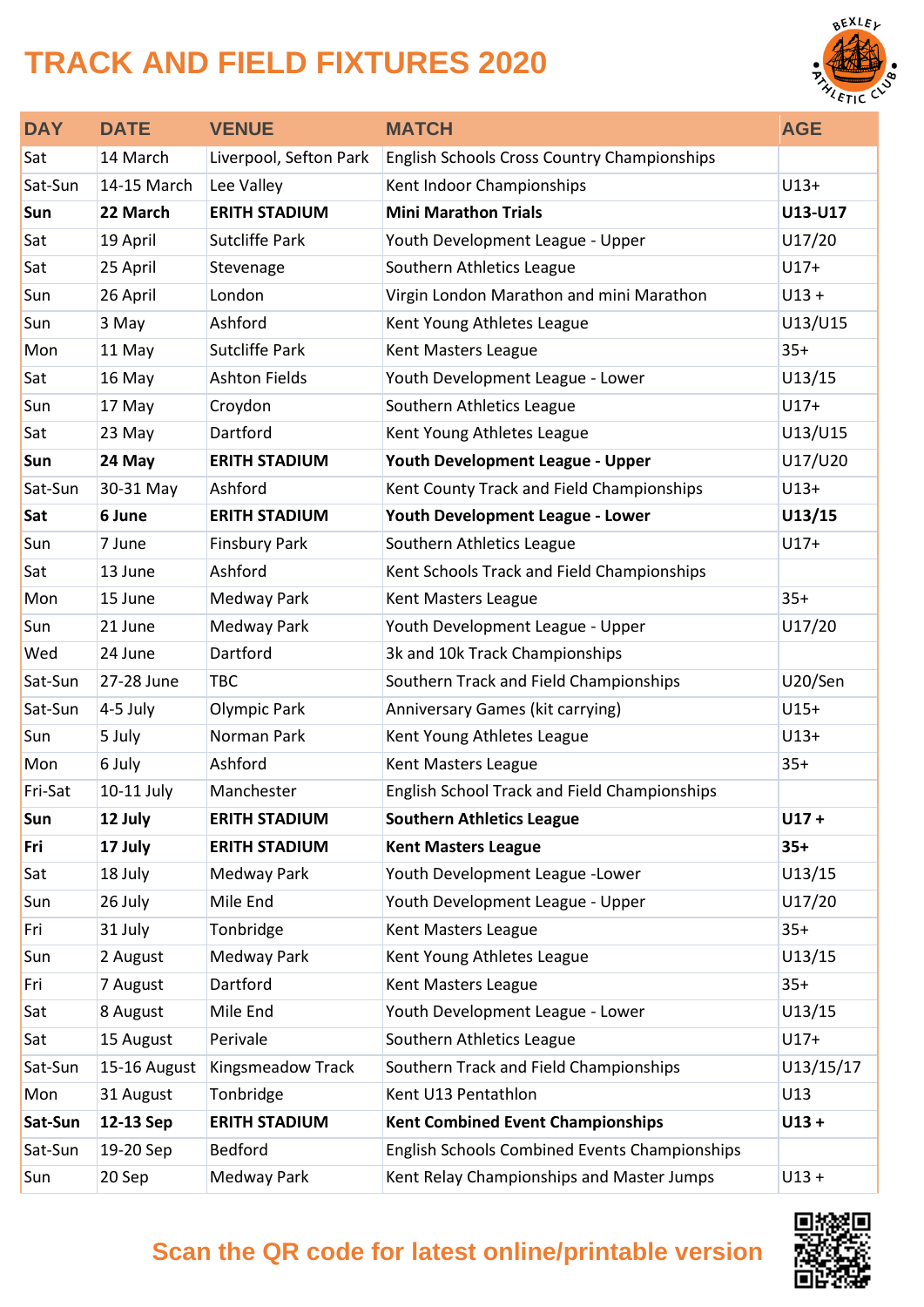### **ROAD RUNNING CALENDAR**



#### *Grand Prix 2020*

| <b>Race</b>                   | <b>Date</b>               | <b>Website/Fee</b>                                     |
|-------------------------------|---------------------------|--------------------------------------------------------|
| Canterbury 10                 | 26 <sup>th</sup> January  | www.canterbury10.co.uk                                 |
|                               |                           | £21 affiliated                                         |
| <b>Tenterden 5 Mile</b>       | 16 <sup>th</sup> February | www.nice-work.org.uk/races/tenterden-5                 |
|                               |                           | £15 affiliated                                         |
| <b>Dartford Half Marathon</b> | 15 <sup>th</sup> March    | www.nice-work.org.uk/races/dartford-half-              |
|                               |                           | marathon                                               |
|                               |                           | £25 affiliated                                         |
| <b>Paddock Wood Half</b>      | 5 <sup>th</sup> April     | www.paddockwoodhalfmarathon.co.uk                      |
| <b>Marathon</b>               |                           | £23 affiliated                                         |
| <b>Darent Valley 10k</b>      | 17 <sup>th</sup> May      | www.runbritain.com                                     |
|                               |                           | £14 affiliated                                         |
| <b>Joydens Wood 5k Series</b> | May TBA                   |                                                        |
|                               |                           |                                                        |
| <b>Harvel 5 Mile</b>          | 6 <sup>th</sup> June      | www.harvel5.com                                        |
|                               |                           |                                                        |
| <b>Eltham 5</b>               | $21st$ June               | Sold out<br>www.eventbrite.co.uk/e/eltham-park-5-2020- |
|                               |                           | registration-92492372175                               |
|                               |                           |                                                        |
|                               |                           | £15.68 - £17.85                                        |
| Bewl 15                       | 5 <sup>th</sup> July      | www.nice-work.org.uk/races/the-bewl-15                 |
|                               |                           | £25 affiliated                                         |
| Herne Bay 10k                 | $12th$ July               | www.hernebay10k.co.uk                                  |
|                               |                           | £19 affiliated                                         |
| <b>Bedlesmere 10k</b>         | 6 <sup>th</sup> September | www.badlesmere10k.co.uk                                |
|                               |                           | £18 affiliated                                         |